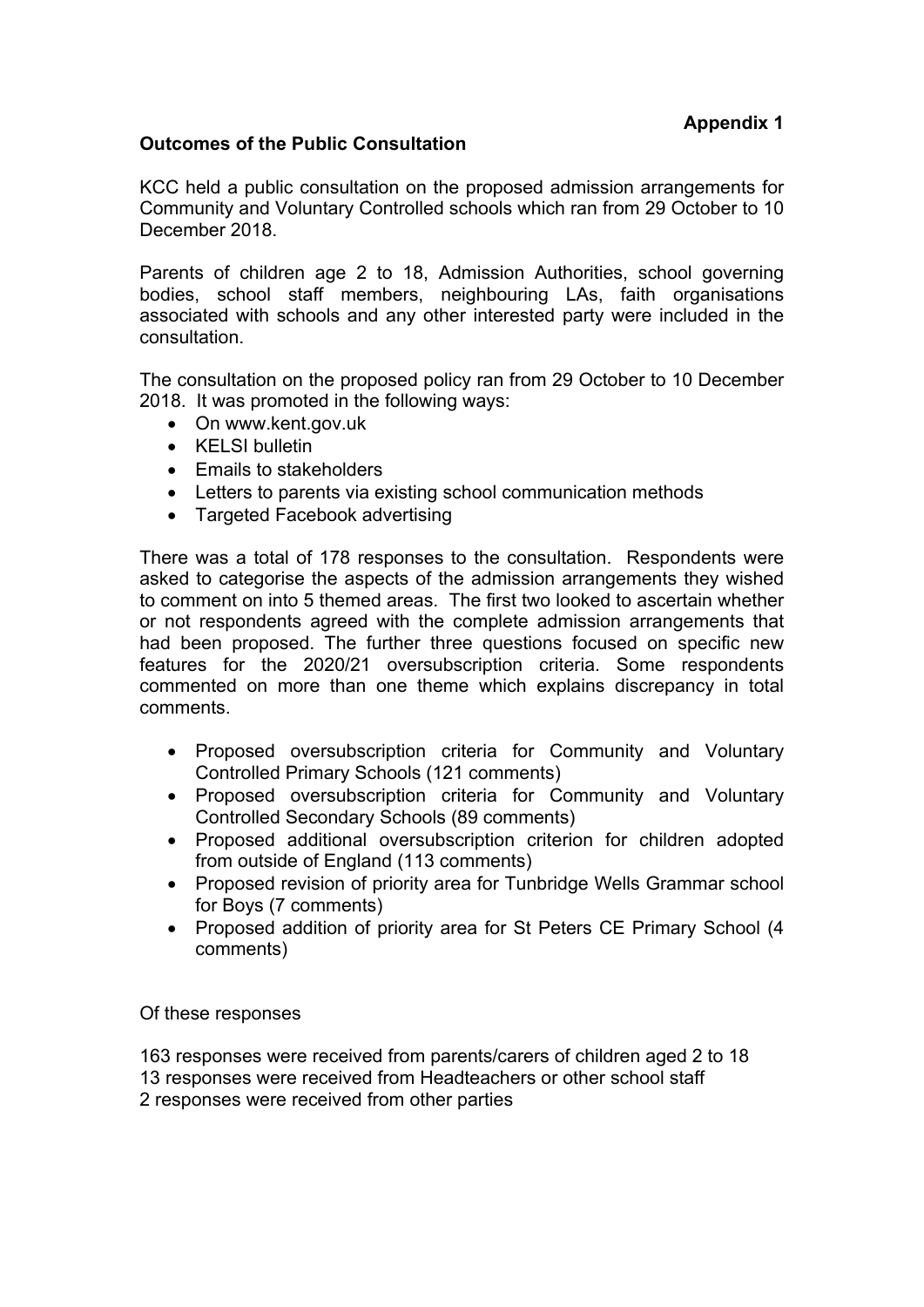# **Comments on proposed oversubscription criteria for Community and Voluntary Controlled Primary Schools**

The consultation received the following responses

| Agree           | 33  |
|-----------------|-----|
| <b>Disagree</b> | 128 |
| Don't know      | 10  |
| Not applicable  |     |

Comments related to the proposed addition of oversubscription criteria for children adopted from outside England, which will be covered below.

### **Comments on proposed oversubscription criteria for Community and Voluntary Controlled Secondary Schools**

The consultation received the following responses

| Agree           | 28  |
|-----------------|-----|
| <b>Disagree</b> | 100 |
| Don't know      | 22  |
| Not applicable  | 28  |

Comments related to the proposed addition of oversubscription criteria for children adopted from outside England, which will be covered below.

#### **Comments on proposed additional oversubscription criterion for children adopted from outside of England**

The consultation received the following responses

| Agree      | 35  |
|------------|-----|
| Disagree   | 139 |
| Don't know | 4   |

Those respondents that agreed with the additional criterion highlighted that this was a vulnerable group that would benefit from the support of a school of their preference. The vast majority of responses, however, were against the inclusion on the basis of the overcrowding they felt that was already present in the system and how the addition of a new criterion would reduce their chances of securing a place at a school of their preference further.

### **Comments on proposed revision of priority area for Tunbridge Wells Grammar school for Boys**

The consultation received the following responses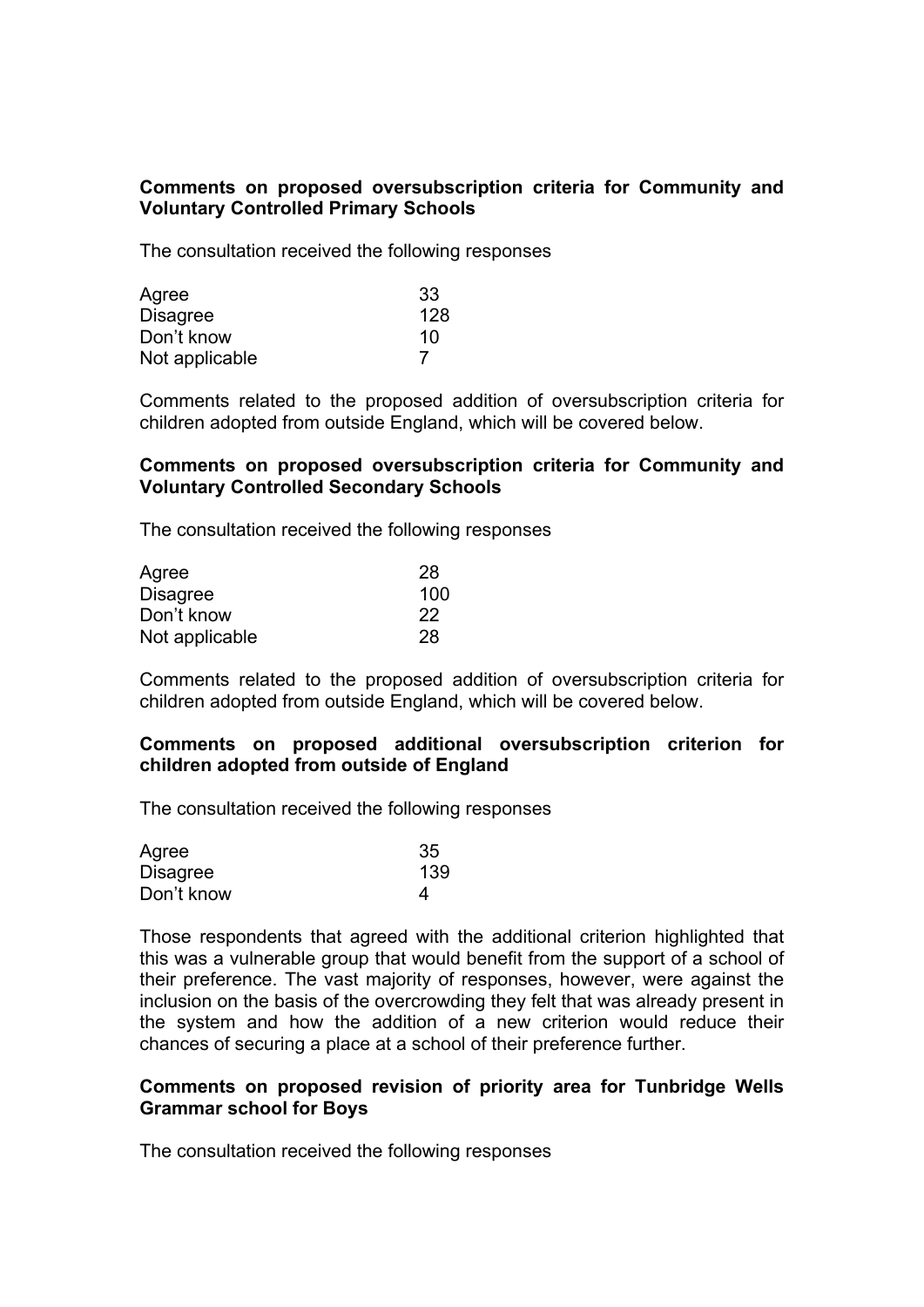| Agree      |   |
|------------|---|
| Disagree   |   |
| Don't know | 2 |

The comments of the 4 respondents that did not agree with the priority zone did not elaborate on why they did not agree with its inclusion.

## **Comments on proposed addition of priority area for St Peters CE Primary School**

The consultation received the following responses

| Agree      |  |
|------------|--|
| Disagree   |  |
| Don't know |  |

The comments of the 3 respondents that did not agree with the priority zone did not elaborate on why they did not agree with its inclusion.

#### **Equality and Diversity**

Where these numbers do not aggregate to the total number of submissions, it is as a result of the respondent choosing not to answer the question.

The assessment from the consultation shows that of those responses received, the following ethnic groups took part:

| White English                 |   |
|-------------------------------|---|
| <b>White Scottish</b>         |   |
| <b>White Northern Irish</b>   | 1 |
| White Irish                   | 3 |
| <b>White Other</b>            | 4 |
| Asian or Asian British Indian | 1 |
| Asian or Asian British Other  | 1 |
| Mixed White and Black African | 1 |
| Mixed White and Asian         | 2 |
| Prefer not to say             |   |

The following responses identified their gender as follows:

| Male              | 15 |
|-------------------|----|
| Female            | 84 |
| Prefer not to say |    |

The following responses identified their age as follows:

| $0 - 15$ | O  |
|----------|----|
| 16-24    |    |
| 25-34    | 18 |
| 35-49    | 69 |